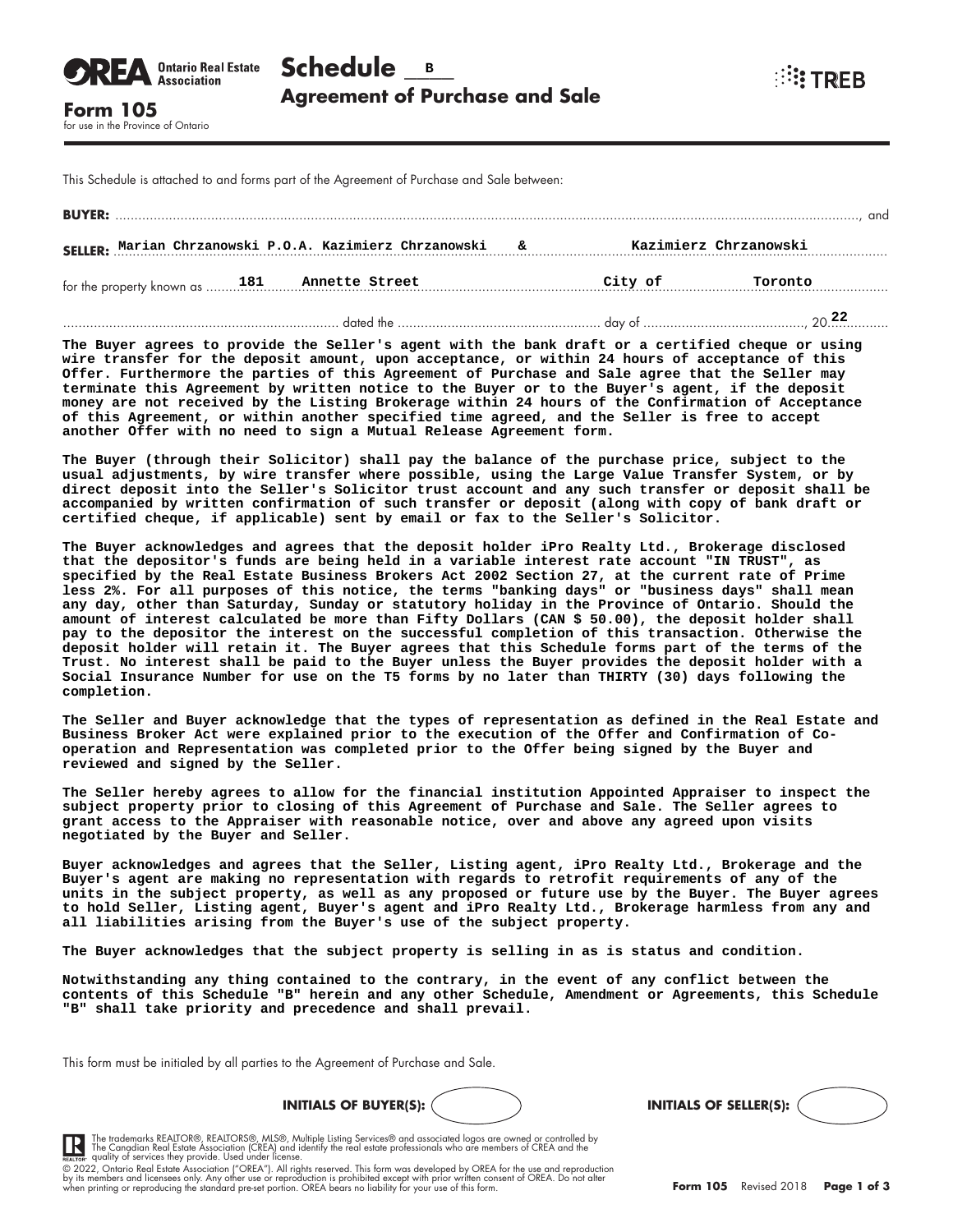This Schedule is attached to and forms part of the Agreement of Purchase and Sale between:

for use in the Province of Ontario

**Association** 

| <b>BUYER:</b>                                                                      |  |  |  |         |         | and |
|------------------------------------------------------------------------------------|--|--|--|---------|---------|-----|
| SELLER: Marian Chrzanowski P.O.A. Kazimierz Chrzanowski &<br>Kazimierz Chrzanowski |  |  |  |         |         |     |
|                                                                                    |  |  |  | City of | Toronto |     |
|                                                                                    |  |  |  |         |         |     |

**Unless otherwise stated in this Agreement of Purchase and Sale, the chattels and fixtures, which are included in the purchase price are being sold in "As Is" condition, without warranty.**

**The Seller represents and warrants that all chattels and fixtures included in the purchase price are owned by the Seller and free and clear of any liens or encumbrances save and except for those items listed in paragraph 6 of this Agreement of Purchase and Sale as rental items.**

**For the purpose of this Agreement of Purchase and Sale, the terms "business days" or "banking days" shall mean any day, other than a Saturday, Sunday or statutory holiday in the Province of Ontario.**

**The Buyer and Seller agree that any access visits to the subject property by the Buyer shall be limited to One (1) hour and at a mutually agreed upon times. The Buyer shall be accompanied by his/her real estate salesperson during each visits. Any other visits to the property requested in this Agreement of Purchase and Sale are considered to be in addition to.**

**The Buyer and Seller hereby acknowledge that the Province of Ontario has implemented current value assessment and properties may be re-assessed on an annual basis. The Buyer and Seller agree that no claim will be made against the Buyer or Seller, or any Brokerage or Salesperson, for any changes in property tax as a result of re-assessment of the property.**

**The Buyer and Seller acknowledge that all measurements and information provided by iPro Realty Ltd., Brokerage in the MLS listing, feature sheets, any pre-listing home inspections report, video tours, and any other marketing materials has been obtained from sources deemed reliable, however, it has been provided to the Buyer for general information purposes only, as well the fencing on the subject Property may not be exactly on the property line, and as such, iPro Realty Ltd., Brokerage and Sales Representative, and the Seller do not warrant its accuracy nor any representation or warranties regarding contents of same. Reliance upon any and all information contained in the marketing materials is at the Buyer's discretion and as such the Buyer is advised to verify any measurements or other information upon which he or she is relying.**

**The Seller and Buyer agree and acknowledge that information provided by iPro Realty Ltd., Brokerage is not to be constructed as expert legal, financial, tax, construction or environmental advice and that they have had the opportunity to consult with any such professional advisers prior to signing of firming up this Agreement of Purchase and Sale.**

**The parties hereto consent and agree to use of electronic signature pursuant to the Electronic Commerce Act 2000, S.O. 2000, c17 as amended from time to time with respect to this Agreement of Purchase and Sale and any other documents respecting this transaction.**

**Upon completion the Seller shall provide keys to the property by leaving them in a lockbox or other secured device on the property accessible to the Buyer. Provided further, that upon completion the Seller's lawyer shall provide to the Buyer's lawyer the device access code required to access the said lockbox or other secured device.**

**The parties acknowledge and agree that all closing documentation can be signed electronically and forwarded by email or fax in accordance with the Electronic Commerce Act, 2000, S.O. 2000, c.17.**

This form must be initialed by all parties to the Agreement of Purchase and Sale.





The trademarks REALTOR®, REALTORS®, MLS®, Multiple Listing Services® and associated logos are owned or controlled by<br>The Canadian Real Estate Association (CREA) and identify the real estate professionals who are members of

**IR** 

by its members and licensees only. Any other use or reproduction is prohibited except with prior written consent of OREA. Do not alter<br>when printing or reproducing the standard pre-set portion. OREA bears no liability for © 2022, Ontario Real Estate Association ("OREA"). All rights reserved. This form was developed by OREA for the use and reproduction